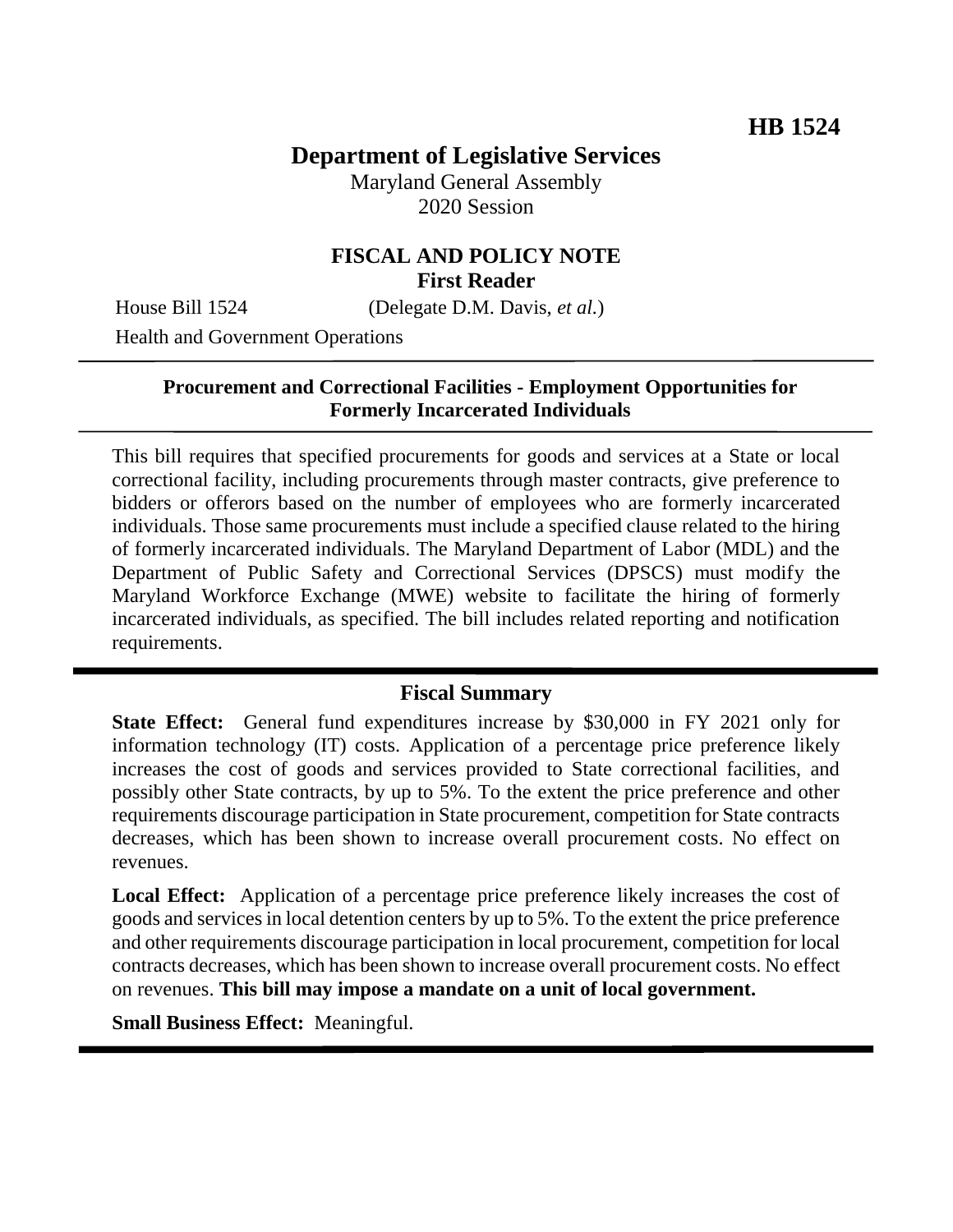## **Analysis**

**Bill Summary:** The bill applies to procurements entered into on or after January 1, 2021. The preference given based on the number of employees who are formerly incarcerated individuals must be at least equivalent to other preference programs in the State.

The formerly incarcerated employment clause in each affected procurement must require each contractor to:

- list on the MWE website all job vacancies, including a list of essential job functions for each job;
- review all job applications submitted by formerly incarcerated individuals within 45 days after posting the job; and
- hire for a job an individual from the pool of formerly incarcerated individuals unless (1) 65% of the job requirements would cause a formerly incarcerated individual to violate terms of release or (2) it would not be possible to train the individual within 90 days after a job start date.

Omission of the employment clause from a contract voids the contract.

A covered contractor must develop a written policy (1) regarding the provision of reasonable accommodations for requirements imposed on a formerly incarcerated individual as a condition of parole, probation, or type of release and (2) preventing disclosure of a formerly incarcerated individual's resume and applications to a third party.

## *Maryland Workforce Exchange Website*

The modifications to the MWE website must:

- enable contractors to post all job listings;
- provide a secure area of the website where formerly incarcerated individuals may post a profile and resume in a section that may only be viewed by contractors;
- enable contractors to separately sort and search the profiles, subject to specified criteria; and
- provide formerly incarcerated applicants the option to receive, within eight hours of a job posting, electronic notices of each new job posted.

A contractor with access to the secure area of the website may not give access to a third-party.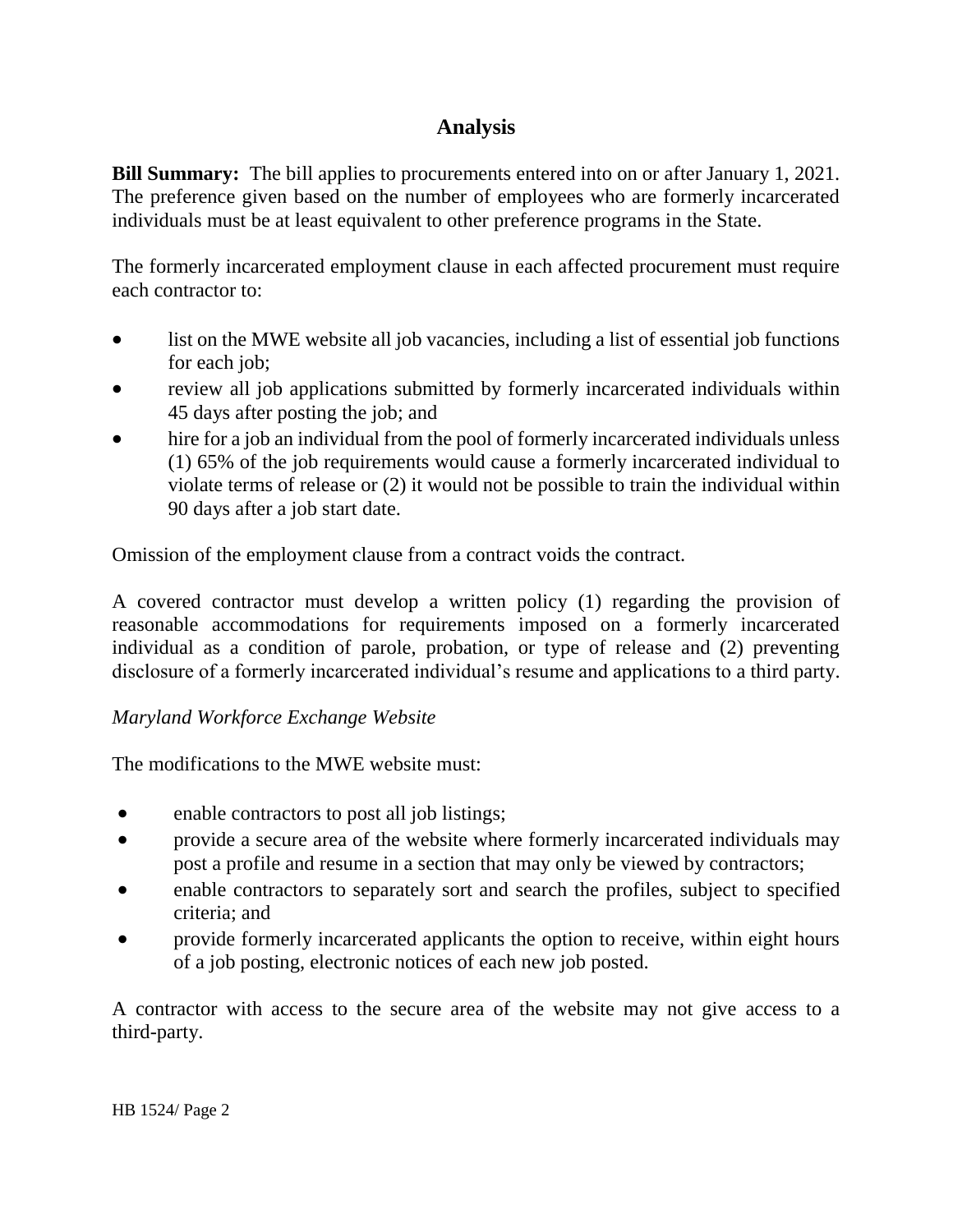#### *Reporting and Notification Requirements*

By December 15 of each year, each covered contractor must submit to a contracting agency a report with specified information regarding the employment of formerly incarcerated individuals. By January 1, 2021, DPSCS must report to specified committees of the General Assembly on implementation of the bill's provisions. Also by January 1, 2021, DPSCS must notify all contractors about the bill's requirements. DPSCS must provide a list of American Job Centers in the State to all parolees and individuals in prerelease programs.

The bill expresses legislative intent that DPSCS and MDL use existing resources to implement the bill, and that if any additional costs are needed, they may not exceed \$20,000.

**Current Law/Background:** There are no provisions in State procurement law related to hiring or contracting preferences for ex-offenders or firms that employ ex-offenders. However, as described below, Maryland Correctional Enterprises (MCE) is a preferred provider under State procurement law.

State procurement law defines a "preferred provider" to be a provider of supplies or services that is given preference in specified provisions of current State procurement law. Only if none of the specified preferred providers produces or provides the desired supplies or services may a State agency issue a competitive procurement. Chapter 313 of 2016 consolidated certain procurement preferences such that, currently, the State or a State-aided or -controlled entity must buy supplies and services from MCE first, then from Blind Industries and Services of Maryland (BISM), and finally the Employment Works Program. The Employment Works preference applies only if a community service provider or a business owned by an individual with a disability provides the supplies or services, neither MCE nor BISM can do so, and the State or a State-aided or -controlled entity is not required by law to buy the supplies or services from any other unit of State government.

Formerly known as State Use Industries, MCE provides work and job training for inmates incarcerated in correctional facilities. As noted in the Governor's budget books, MCE produces goods and supplies services at a cost that does not exceed the prevailing average market price. These goods and services are used by local, State, and federal agencies; they are also available for use by charitable, civic, educational, fraternal, or religious organizations.

MWE is an online job seeker/workforce services system that provides a complete set of employment tools and is administered by MDL. It is accessed as a website and was specifically designed for job seekers, students, case managers, employers, training providers, and workforce professionals. Users can, among other things, use professional

HB 1524/ Page 3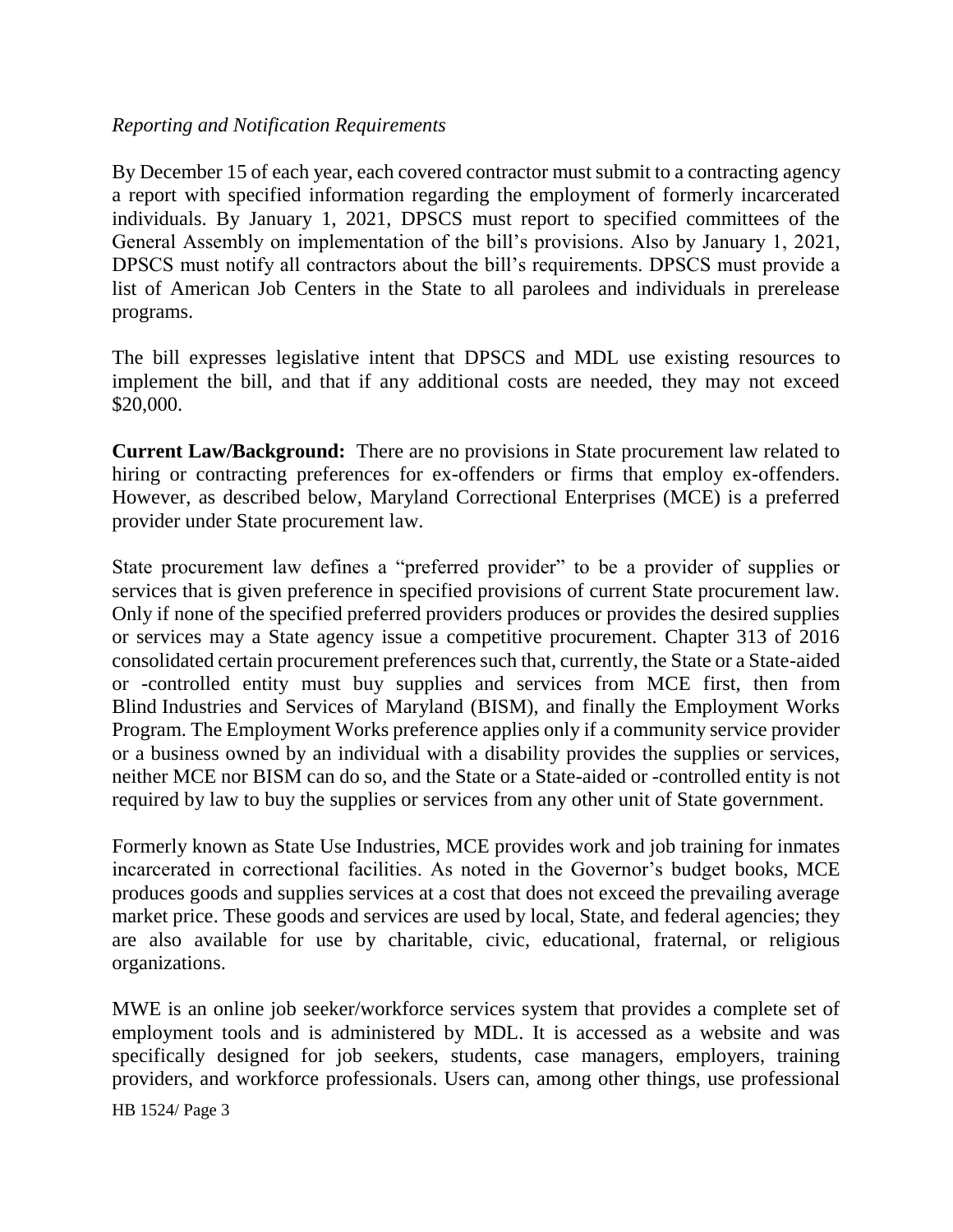templates to create and send resumes and cover letters to employers, review and apply for available jobs online, and research labor market information.

State procurement law includes various purchasing price preferences, including for locally grown foods, small businesses, resident bidders, environmentally preferable products, and mercury-free products. In general, purchase price preferences do not exceed 5% of the lowest responsive bid price.

State procurement law authorizes the use of master contracting and intergovernmental cooperative purchasing. Under master contracting, multiple contractors are available to provide services, supplies, or commodities to any State agency through individual task order contract procurements. Under intergovernmental cooperative purchasing, State and/or local agencies can "piggy back" or otherwise purchase services, supplies, or commodities from contracts entered into by another governmental entity.

**State Expenditures:** The bill's direct effect on State expenditures totals \$30,000 in fiscal 2021 for IT-related costs associated with modifying MWE to establish a secure portal, but the bill has broader effects on State procurement costs. Although the bill is tailored to apply to procurements by State and local correctional facilities, it may have a much broader effect on all State procurement contracts because of the prevalence of master contracting and the use of intergovernmental purchasing. The State uses master contracting in an increasingly large number of areas, including IT equipment and services, vehicle purchasing, and more. To the extent that DPSCS uses these master contracts to procure supplies and services, all contractors on those contracts will have to comply with the bill's requirements and also be subject to a percentage price preference. The same may be true for contracts entered into by other governmental entities that DPSCS may use through intergovernmental purchasing.

**Small Business Effect:** Small businesses that sell goods or services to State and local correctional facilities are subject to a percentage price preference of up to 5% based on their hiring of ex-offenders. They are also required to give hiring preference to ex-offenders, as specified under the bill, and also make accommodations for their post-release status.

**Additional Comments:** The Department of Legislative Services notes that the bill's anticipated fiscal effect exceeds the spending level specified in the bill's legislative intent. However, that intent is nonbinding, and the estimate in this fiscal and policy note is consistent with other similar IT-related activities.

DPSCS advises that many ex-offenders may not pass background checks required for some on-site jobs performed by contractors. Thus, employers may not be able to comply with